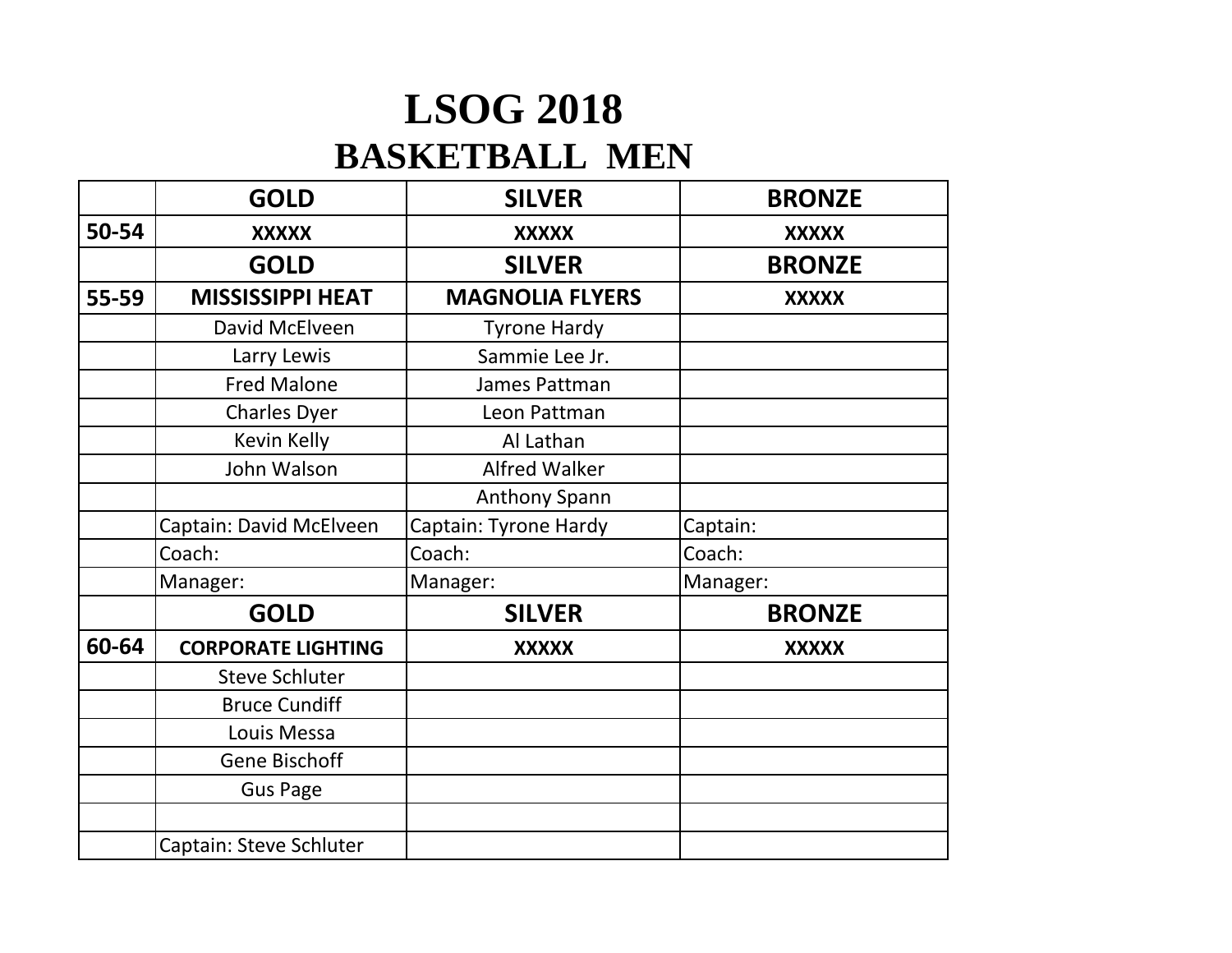## **BASKETBALL WOMEN**

|       | <b>GOLD</b>              | <b>SILVER</b>                   | <b>BRONZE</b>         |
|-------|--------------------------|---------------------------------|-----------------------|
| 50-54 | <b>SILVER SLAMMERS</b>   | <b>LOUISIANA ROADRUNNERS</b>    | <b>M &amp; M's</b>    |
|       | Chrisa Hailey            | <b>Melinda Chambless</b>        | <b>Wendy Harsin</b>   |
|       | Juanita McGowan          | Lisa Brewer                     | <b>Polly Maines</b>   |
|       | <b>Monica Dove</b>       | Donna Wallace                   | Reba Coxen            |
|       | <b>Aqualine Merricks</b> | Sandra Blaylock                 | Cynthia Carter        |
|       | Paula Brown              | Carla Reeves                    | Tamara Templeton      |
|       | Dollie Lala              | <b>Suzanne Ulmer</b>            | <b>Robin Travis</b>   |
|       | Darlene Rabalais         | <b>Terri Reeves</b>             | <b>Stacy Burton</b>   |
|       | Eun-Jung Smith           | Kristi Sitton                   | <b>Renee Risinger</b> |
|       |                          | Allyson Thibodeaux              | Peggy Pope            |
|       | Captain: Chrisa Hailey   | Captain: Melinda Chambless      | Captain: Wendy Harsin |
|       | Coach: Robin Fennidy     | <b>Coach: Melinda Chambless</b> | Coach:                |
|       | Manager: Robin Fennidy   | Manager:                        | Manager:              |
|       |                          |                                 |                       |
|       |                          |                                 |                       |
|       |                          |                                 |                       |
|       |                          |                                 |                       |
|       |                          |                                 |                       |
|       |                          |                                 |                       |
|       |                          |                                 |                       |
|       |                          |                                 |                       |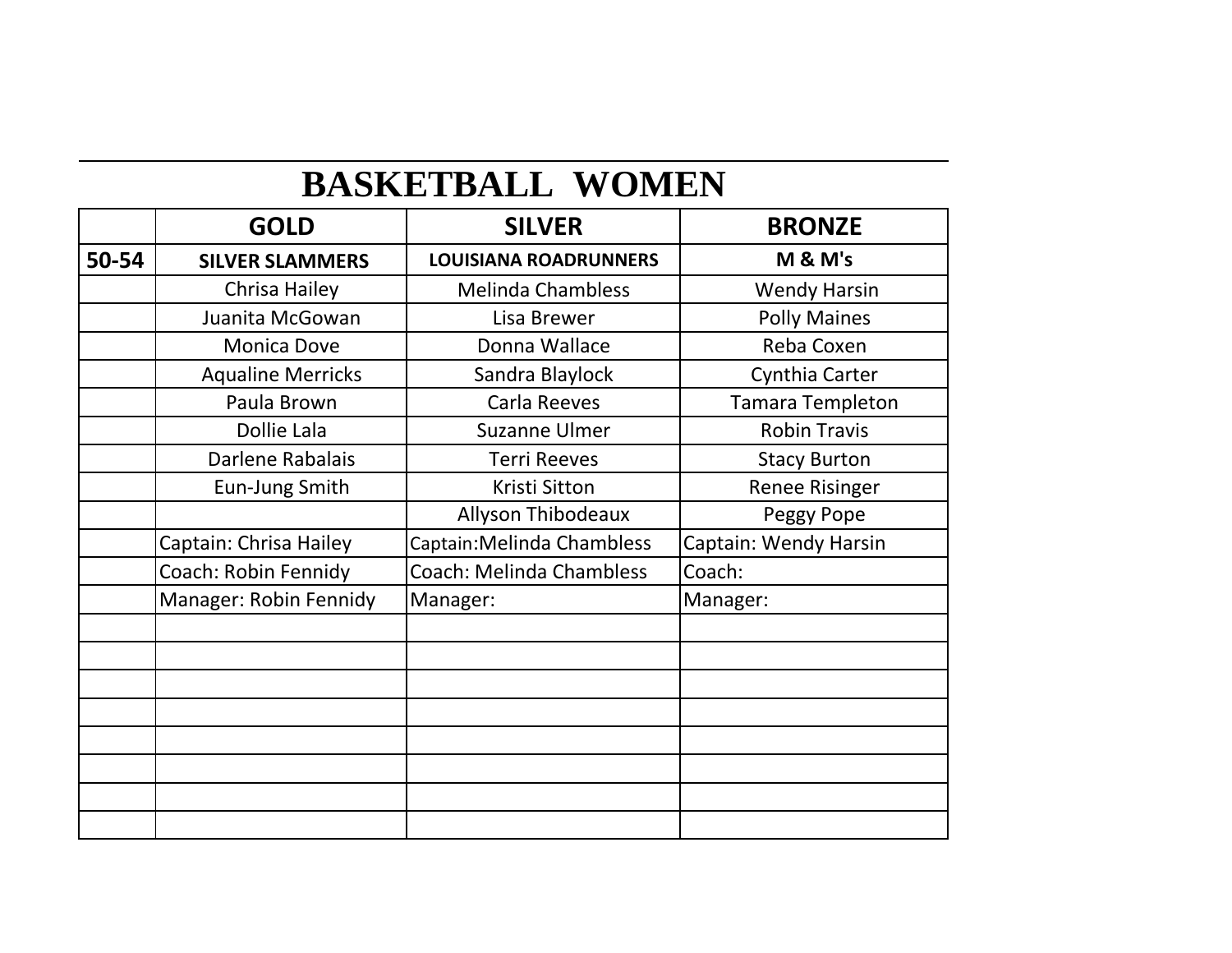|           | <b>GOLD</b>                                | <b>SILVER</b>         | <b>BRONZE</b>               |
|-----------|--------------------------------------------|-----------------------|-----------------------------|
| $55 - 59$ | <b>LOUISIANA ROADRUNNERS</b>               | <b>M &amp; M's</b>    | <b>XXXXX</b>                |
|           | Lisa Brewer                                | Reba Coxen            |                             |
|           | Donna Wallace                              | Christi Cox           |                             |
|           | Sandra Blaylock                            | Cynthia Carter        |                             |
|           | Carla Reeves                               | <b>Ruth Martin</b>    |                             |
|           | <b>Terri Reeves</b>                        | <b>Renee Risinger</b> |                             |
|           |                                            | Peggy Pope            |                             |
|           | Captain: Lisa Brewer                       | Captain:              |                             |
|           | <b>Coach: Melinda Chambless</b>            | Coach: Reba Coxen     |                             |
|           | Manager:                                   | Manager:              |                             |
|           | <b>GOLD</b>                                | <b>SILVER</b>         | <b>BRONZE</b>               |
| 60-64     | <b>SILVER SLAMMERS</b>                     | <b>HOOPAHOLICA</b>    | <b>TEXAS THUNDER</b>        |
|           | <b>Catherine Vanhuss</b>                   | Cay Evans             | <b>Beth Carr</b>            |
|           | <b>Denise Knost</b>                        | Pam Eakin             | <b>Myrlene Nichols</b>      |
|           | Martha Byrd                                | Mary Nell Hawley      | JoAnna Coles                |
|           | Paula Vezinat                              | Christi Cox           | Jodee Sell                  |
|           | Paula Cartwright                           | <b>Holly Kidd</b>     | Celia Hammer                |
|           | <b>Denise Evans</b>                        | <b>Ruth Martin</b>    | <b>Carol Pierce</b>         |
|           | Dee Jacobsen                               |                       | Lorraine Rossmeyer          |
|           | Captain: Catherine Vanhuss Capt: Cay Evans |                       | Capt: Beth Carr             |
|           | Coach: Liz Candilora                       | Coach:                | Coach:                      |
|           | Manager:                                   | Manager: Lucy Sexton  | Manager: Lorraine Rossmeyer |
|           |                                            |                       |                             |
|           |                                            |                       |                             |
|           |                                            |                       |                             |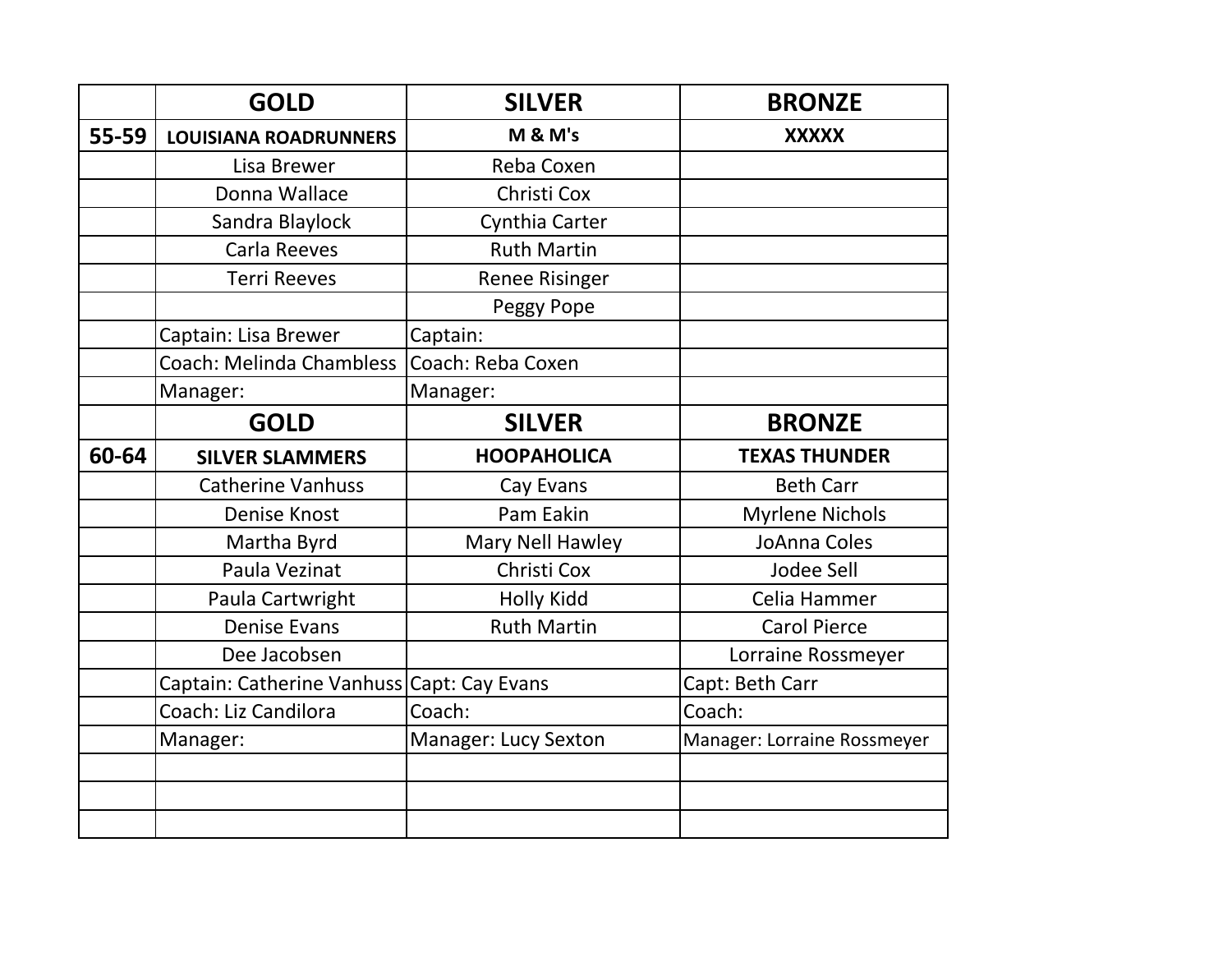|       | <b>GOLD</b>                 | <b>SILVER</b>          | <b>BRONZE</b> |
|-------|-----------------------------|------------------------|---------------|
| 65-69 | <b>HOOPAHOLICS</b>          | <b>SILVER SLAMMERS</b> | <b>XXXXX</b>  |
|       | Mary Parson                 | Gayle Calato           |               |
|       | Lin Gamble                  | <b>Becky Cieutat</b>   |               |
|       | Donna Shield                | Dee Jacobsen           |               |
|       | <b>Judy Emberton</b>        | Maria Stephenson       |               |
|       | Marjorie Heath              | Charlotte Cavanaugh    |               |
|       |                             | <b>Annie Garic</b>     |               |
|       |                             | Susan Johnson          |               |
|       |                             | Jodi Nordhausen        |               |
|       |                             | <b>Gee Smith</b>       |               |
|       |                             |                        |               |
|       |                             |                        |               |
|       | <b>Captain: Mary Parson</b> | Captain: Gayle Calato  |               |
|       | Coach: Eva Gamble           | Coach: Liz Candilora   |               |
|       | Manager:                    | Manager:               |               |
|       |                             |                        |               |
|       |                             |                        |               |
|       |                             |                        |               |
|       |                             |                        |               |
|       |                             |                        |               |
|       |                             |                        |               |
|       |                             |                        |               |
|       |                             |                        |               |
|       |                             |                        |               |
|       |                             |                        |               |
|       |                             |                        |               |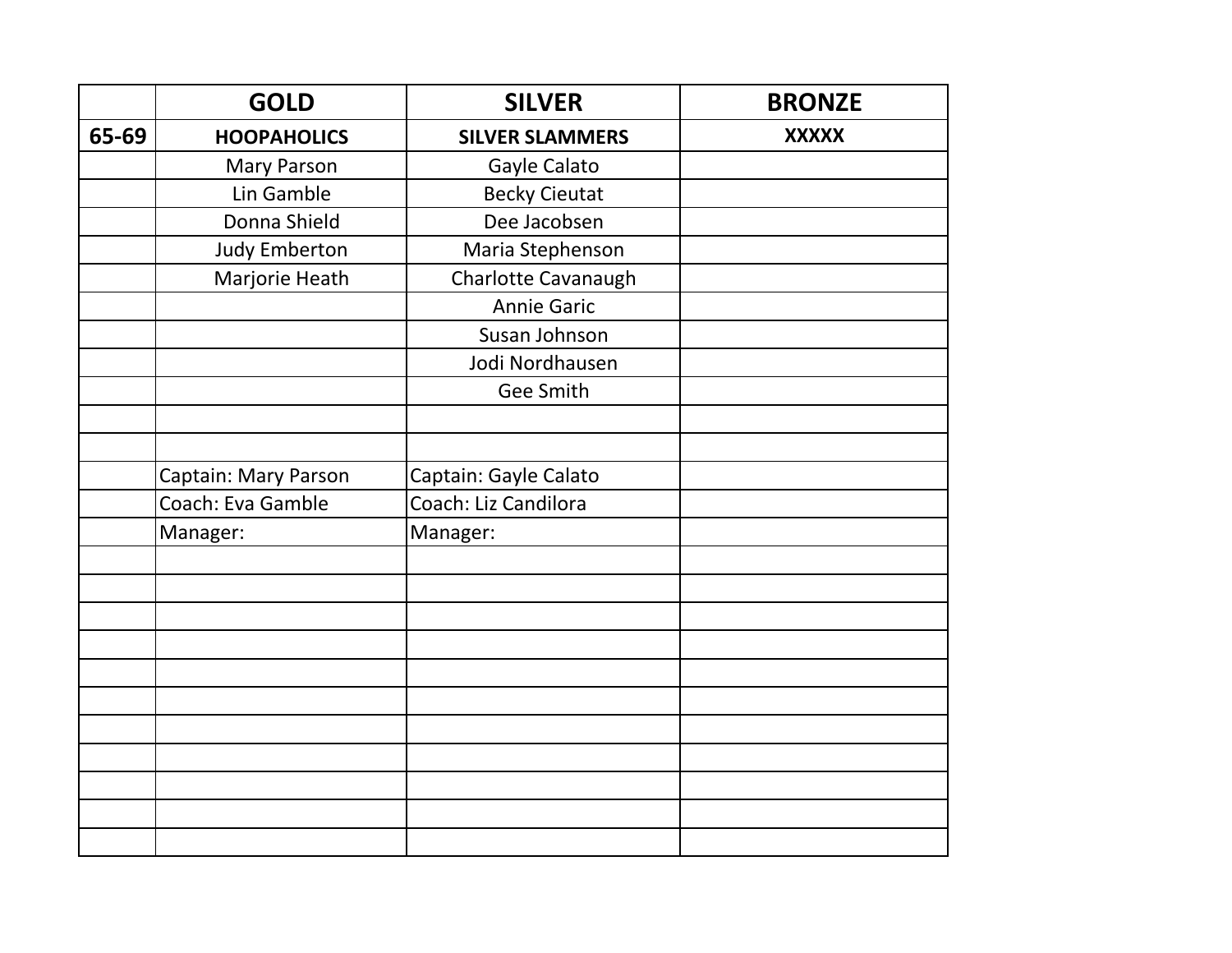|       | <b>GOLD</b>             | <b>SILVER</b> | <b>BRONZE</b> |
|-------|-------------------------|---------------|---------------|
| 70-74 | <b>SILVER SLAMMERS</b>  | <b>XXXXX</b>  | <b>XXXXX</b>  |
|       | <b>Carol Bradford</b>   |               |               |
|       | <b>Betty Bergquist</b>  |               |               |
|       | <b>Judy Moser</b>       |               |               |
|       | Janis Cure              |               |               |
|       | Francis Santorelli      |               |               |
|       | Rosa Bonilla            |               |               |
|       | <b>Maple Gaines</b>     |               |               |
|       | Katherine Sparacello    |               |               |
|       | Nickie Leader           |               |               |
|       | Carola Paul             |               |               |
|       |                         |               |               |
|       | Captain: Carol Bradford |               |               |
|       | Coach: Liz Candilora    |               |               |
|       | Manager:                |               |               |
|       |                         |               |               |
|       |                         |               |               |
|       |                         |               |               |
|       |                         |               |               |
|       |                         |               |               |
|       |                         |               |               |
|       |                         |               |               |
|       |                         |               |               |
|       |                         |               |               |
|       |                         |               |               |
|       |                         |               |               |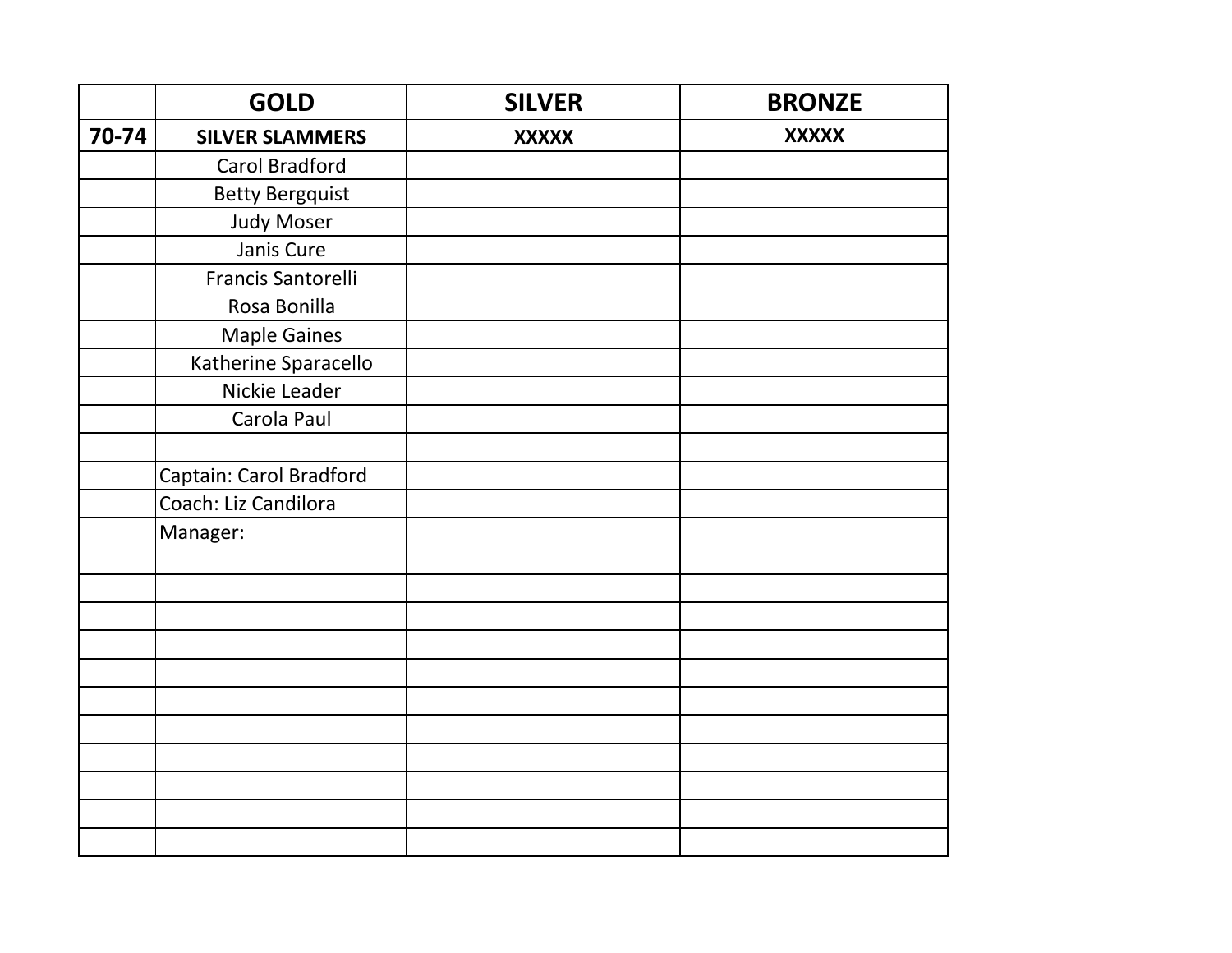|       | <b>GOLD</b>                | <b>SILVER</b> | <b>BRONZE</b> |
|-------|----------------------------|---------------|---------------|
| 75-79 | <b>SILVER SLAMMERS</b>     | <b>XXXXX</b>  | <b>XXXXX</b>  |
|       | Ann Hassenboehler          |               |               |
|       | <b>Bridget Bane</b>        |               |               |
|       | Marie Bohlmann "Mickey"    |               |               |
|       | <b>Jody Gates</b>          |               |               |
|       | Pat Geier                  |               |               |
|       | Loretta Hill               |               |               |
|       | Gloria Arnold              |               |               |
|       |                            |               |               |
|       | Captain: Ann Hassenboehler |               |               |
|       | Coach: Sallye Raymond      |               |               |
|       | Manager:                   |               |               |
|       |                            |               |               |
|       |                            |               |               |
|       |                            |               |               |
|       |                            |               |               |
|       |                            |               |               |
|       |                            |               |               |
|       |                            |               |               |
|       |                            |               |               |
|       |                            |               |               |
|       |                            |               |               |
|       |                            |               |               |
|       |                            |               |               |
|       |                            |               |               |
|       |                            |               |               |